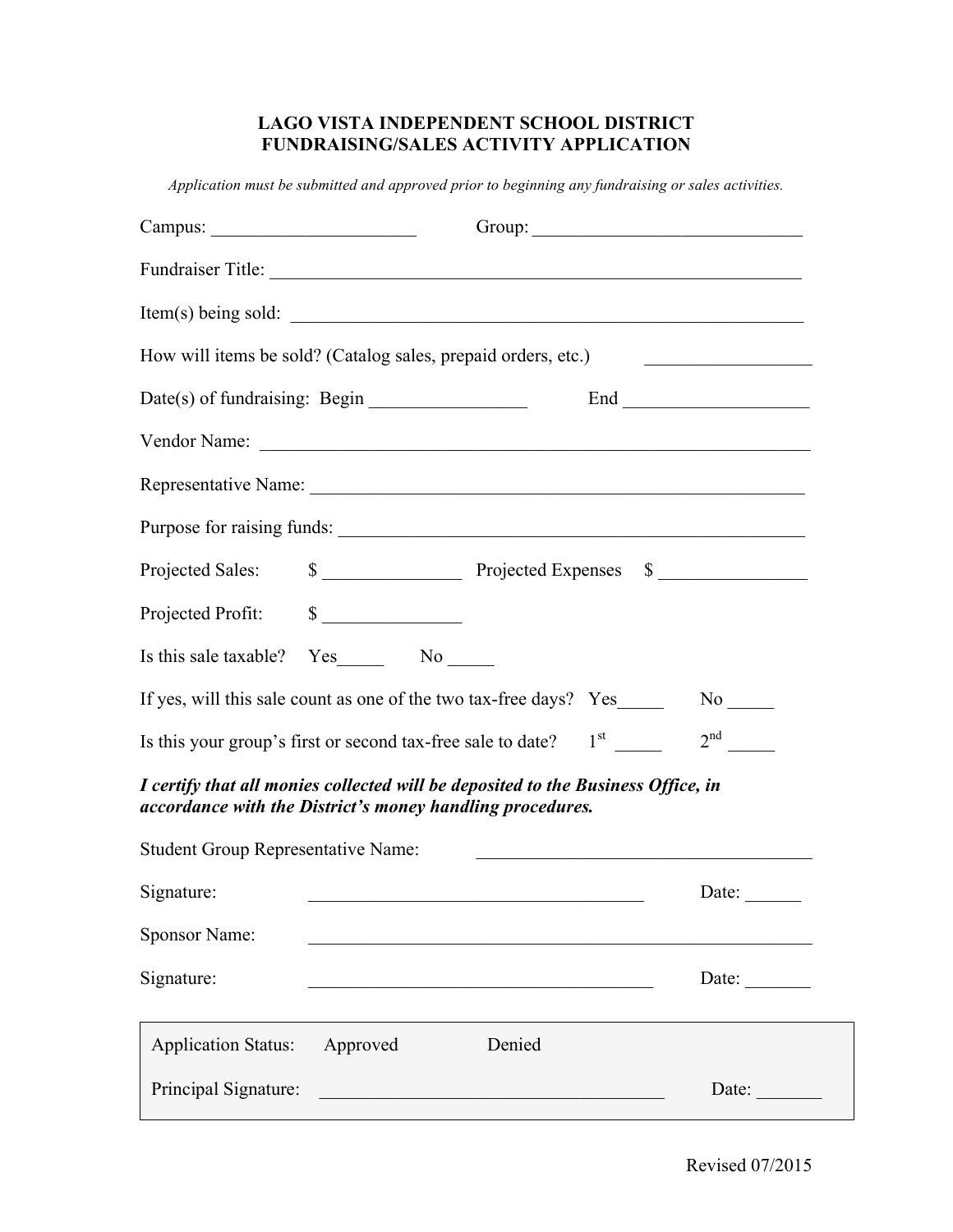## **LAGO VISTA INDEPENDENT SCHOOL DISTRICT FUNDRAISING SUMMARY**

*Summary form is due to the Principal's office within 4 weeks of ending date of sale/activity.*

| <b>TOTAL DEPOSITS</b>                                                                                                                       |                 | \$ | <u> 1989 - Johann John Stein, mars ar breist fan de Amerikaanske kommunister (</u> |  |  |  |
|---------------------------------------------------------------------------------------------------------------------------------------------|-----------------|----|------------------------------------------------------------------------------------|--|--|--|
| TOTAL COST OF SALE/ACTIVITY                                                                                                                 | $(\text{less})$ |    | $\frac{1}{2}$                                                                      |  |  |  |
| <b>NET PROFIT</b>                                                                                                                           |                 |    | s                                                                                  |  |  |  |
|                                                                                                                                             |                 |    |                                                                                    |  |  |  |
|                                                                                                                                             |                 |    |                                                                                    |  |  |  |
| <b>QUANTITY OF INVENTORY RECEIVED</b>                                                                                                       |                 |    | <u> 1989 - Johann Barbara, martxa alemaniar amerikan a</u>                         |  |  |  |
| QUANTITY OF INVENTORY SOLD                                                                                                                  |                 |    | <u> 1990 - Johann Barbara, martin a</u>                                            |  |  |  |
| QUANTITY OF INVENTORY GIVEN AWAY*<br><u> 1989 - Johann Barbara, martxa alemaniar a</u>                                                      |                 |    |                                                                                    |  |  |  |
| QUANTITY OF INVENTORY REMAINING<br><u> 1989 - Johann John Stone, mars eta biztanleria (h. 1989).</u>                                        |                 |    |                                                                                    |  |  |  |
| <u> 1989 - Johann Stoff, amerikansk politiker (d. 1989)</u>                                                                                 |                 |    |                                                                                    |  |  |  |
| <b>Sponsor Signature</b>                                                                                                                    |                 |    | Date                                                                               |  |  |  |
| <u> 1989 - Johann Barbara, martin amerikan basar dan basa dalam basa dalam basa dalam basa dalam basa dalam basa</u><br>Principal Signature |                 |    | Date                                                                               |  |  |  |
| Secretary Signature                                                                                                                         |                 |    | Date                                                                               |  |  |  |

*Original - Campus Copies - Sponsor, Business Office*